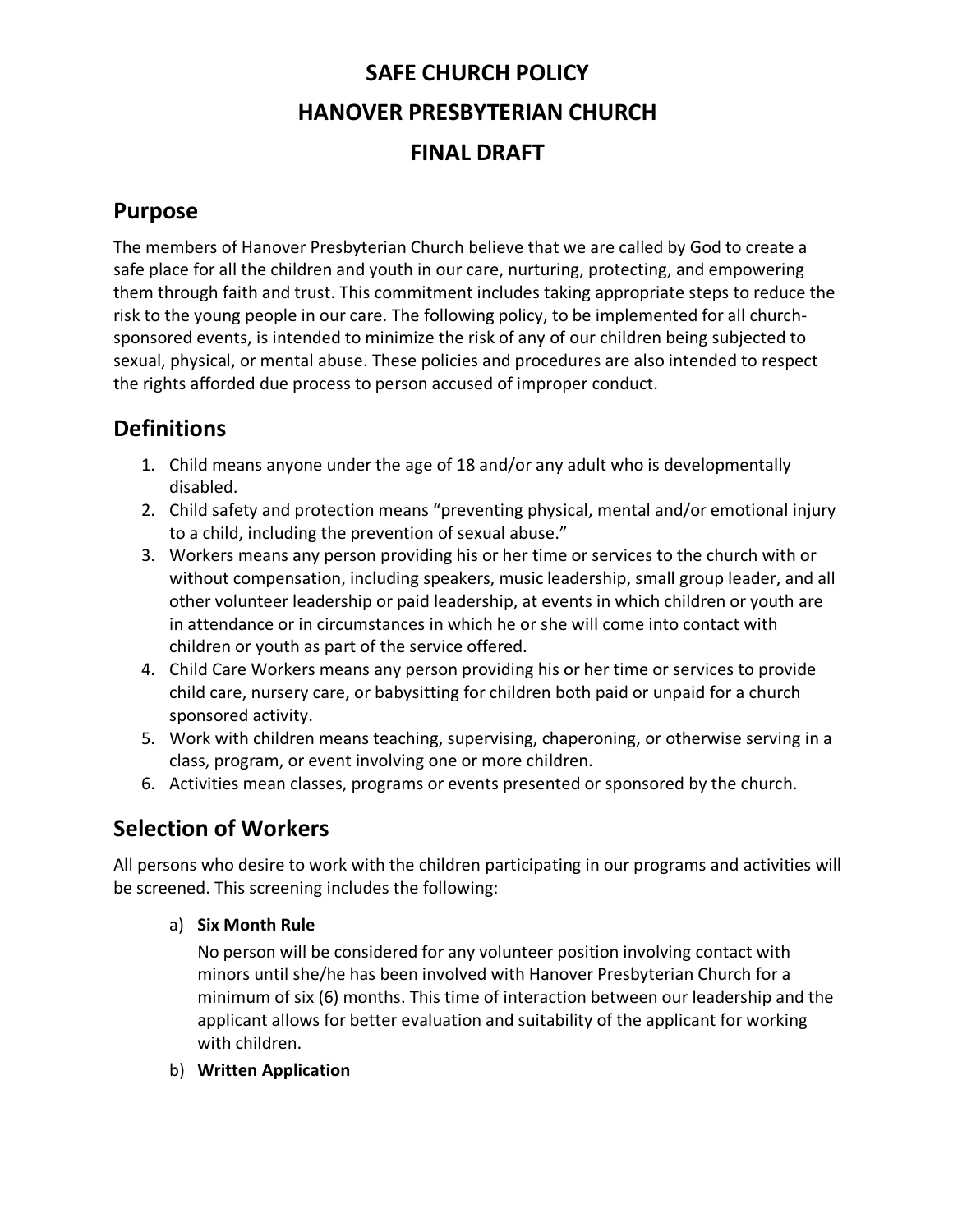All persons seeking to work with children must complete and sign a written application in a form to be supplied by us. The application will request basic information from the applicant and will inquire into previous experience with children, previous church affiliation, reference and employment information, as well as disclosure of any previous criminal convictions. The application form will be maintained in confidence in a locked file at the church.

#### c) **Personal Interview**

Upon completion of the application, a face-to-face interview may be scheduled with the applicant to discuss his/her suitability for the position.

#### d) **Reference Checks**

Before an applicant is permitted to work with children, at least two of the applicants' references will be checked. Documentation of the reference checks will be maintained in confidence on file at church.

#### e) **Background Checks**

Each applicant must complete a consent for a criminal background check, unless they can provide documentation that an equivalent background check has been performed within 3 years by their employer or by another organization. These forms will provide personal and confidential information necessary to perform criminal background and reference checks. The background screening will be completed by the Pastor or Session designee. The forms will kept in a secure file at Hanover Presbyterian Church. The results will be reviewed by the Pastor, and any relevant information will be passed on to the Spiritual Education Committee. Whether disclosed voluntarily or by the result of the background check, the following items will automatically disqualify a person from participating in or leading activities involving children with Hanover Presbyterian Church:

Any conviction for: murder; aggravated assault; sexual abuse; sexual assault (rape); aggravated sexual assault; injury to a child; incest; indecency with a child; inducing sexual conduct or sexual performance with a child; possession or promotion of child pornography; the sale, distribution, or display of harmful materials or prohibited substances to a minor; employment harmful to children; or abandonment or endangerment of a child. All other convictions or charges for any other crimes not listed above will be reviewed by the Spiritual Education Committee.

#### **Behavior & Leadership Expectations**

- 1. At all times, workers, to the best of their abilities, shall ensure the safety of the children and youth.
- 2. Workers shall model positive and appropriate behavior.
- 3. Workers shall behave respectfully toward others and the property of others.
- 4. Leadership, chaperones, and advisors engage only in positive and appropriate forms of showing affection. The following examples are not intended to be all inclusive.
	- Some examples of positive and appropriate forms of affection are listed below: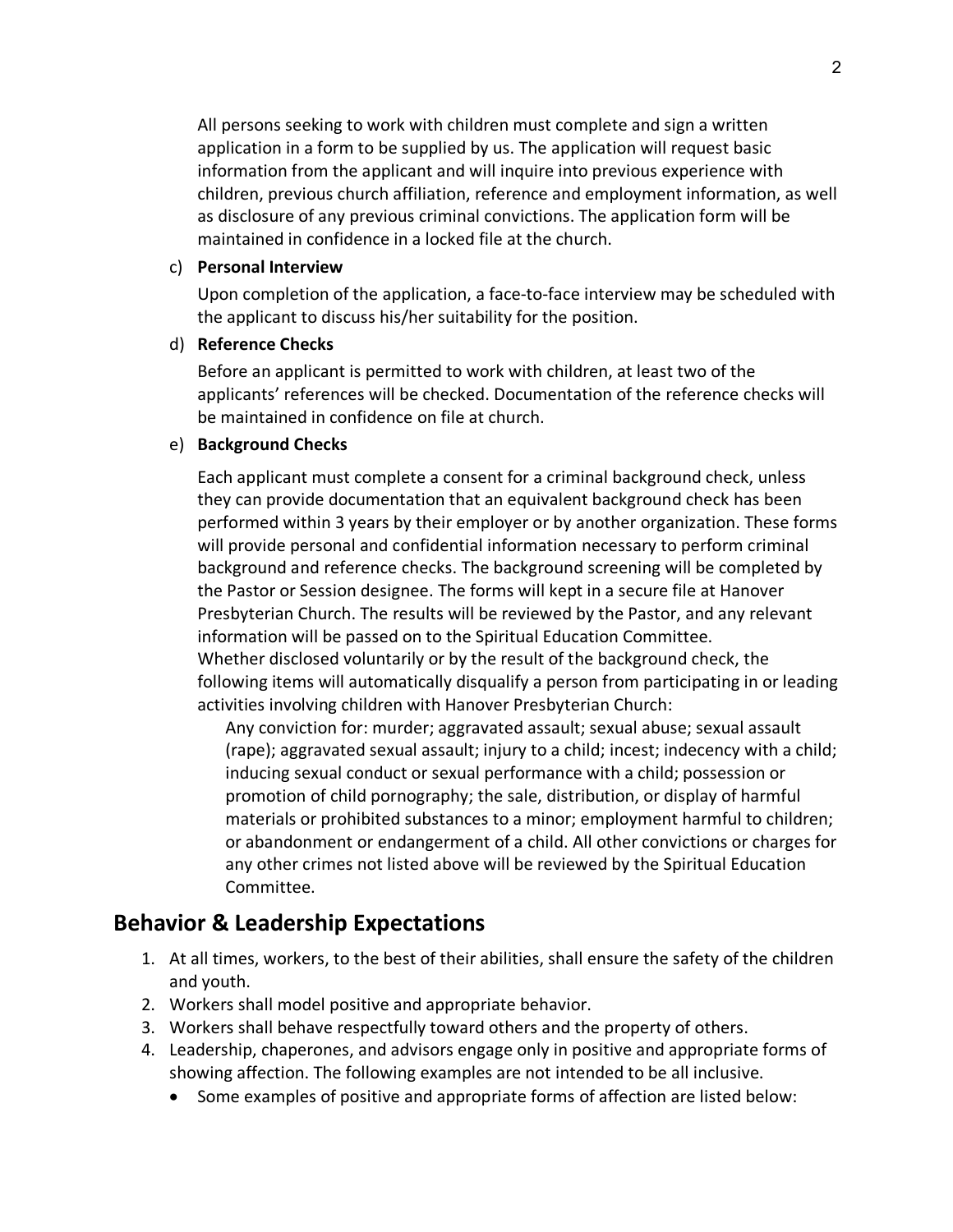- o Brief hugs.
- o Pats on the shoulder or back.
- o Handshakes.
- o "High-fives" and hand slapping.
- o Verbal praise.
- o Sitting beside small children.
- Some examples of inappropriate behavior with children and youth are:
	- o Any form of unwanted affection.
	- o Lengthy embraces.
	- o Kisses on the mouth.
	- o Touching bottoms, chests or genital areas other than for appropriate diapering or toileting of infants and toddlers.
	- $\circ$  Occupying a bed with a child or youth.
	- o Wrestling with children or youth.
	- $\circ$  Comments or compliments (spoken, written, or electronic, social media) that relate to physique or body development.
	- o Giving personal gifts or money to individual children or youth outside of special events (i.e. birthdays, graduations)
- 5. Workers and children or youth shall remain at the site of an event for the duration of the event. No child or youth shall leave an event early without permission. Permission will be granted only with written consent of a parent or guardian.
- 6. Safety concerns may infrequently require staff and volunteers to employ physical measures. Leadership, chaperones, and advisors may only employ the minimum amount of physical measures required to ensure the safety of all those involved.
- 7. Corporal punishment (e.g., spanking, hitting, kicking) and verbal and/or emotional abuse are prohibited.

#### **Two Adult Rule**

It is our goal that a minimum of two adult workers who are not married to one another will be in attendance at all times when children are being supervised during our programs and activities. Some classes may have only one adult teacher in attendance during the class session; in these instances, doors to the classroom should remain open and there should be no fewer than three students with the adult teacher. We do not allow minors to be alone with one adult on our premises or in any sponsored activity unless in a counseling situation. In that case, counseling must take place with the knowledge of the pastor or event leader, and must take place in an area where both can be seen by other adults without being overheard.

One adult transporting one child or youth in a vehicle to or from a church-sponsored event shall be prohibited. One adult driver may transport two or more children or youth, or two adults may transport one child or youth.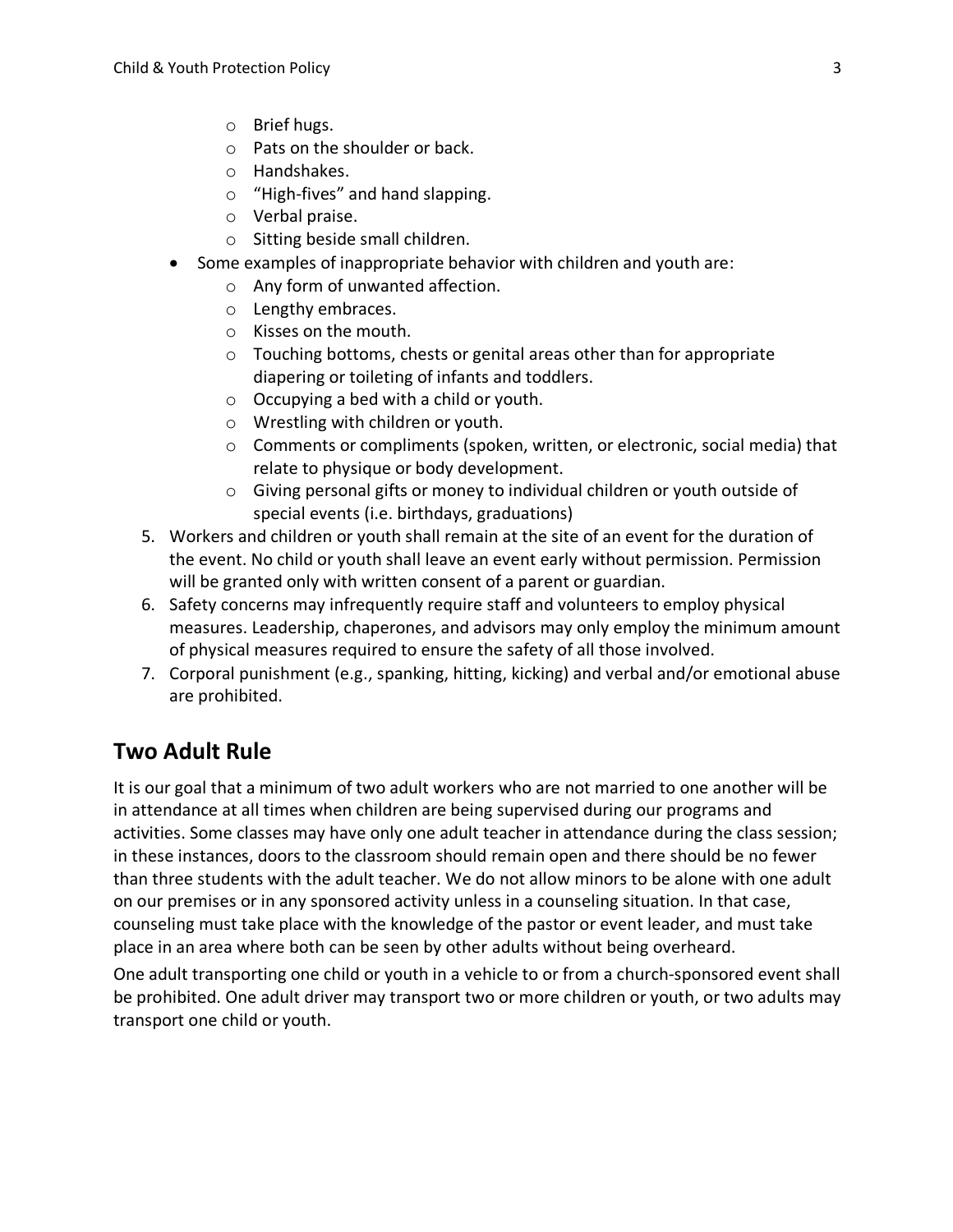### **Open Door Policy**

Classroom doors should remain open unless there is a window in the door or a side window beside it. Unless there is an imminent threat, doors should never be locked while persons are inside the room.

### **Photography Policy**

Only those with express permission from the Pastor, the Event Leader, or the Session will be allowed to take photos or video of children for official church purposes. Before any photographs are published or distributed in any way, each child in said photos must have a signed photo release on file. While we cannot restrict parents or friends from photographing their own children, parents or family members who take photos at church events are strongly encouraged to publish only photos of their own children or to obtain permission from parents/guardians of other children.

#### **Teenage Workers**

We recognize that there may be times when it is necessary or desirable for youth who are themselves under age 18 to assist in caring for children during programs or activities. The following guidelines apply to teenage workers:

- Must be at least four years older than the children/youth they are supervising.
- Must fill out an application, including references.
- Must be under the supervision of an adult and must never be left alone with children.

#### **Sick Child Policy**

It is our desire to provide a healthy and safe environment for all of the children at Hanover Presbyterian Church. Parents are encouraged to be considerate of other children when deciding whether to place a child under our care. In general, children with the following symptoms should NOT be dropped off:

- Fever, diarrhea, or vomiting within the last 48 hours;
- Green or yellow runny nose;
- Eye or skin infections; and/or
- Other symptoms of communicable or infectious disease.

Children who are observed by our workers to be ill will be separated from other children and the parent or guardian will be contacted to request that the child be picked up for the day.

#### **Medications Policy**

It is the policy of Hanover Presbyterian Church not to administer either prescription or nonprescription medications to the children under our care. Medications should be administered by a parent at home. Parents are reminded of our sick child policy.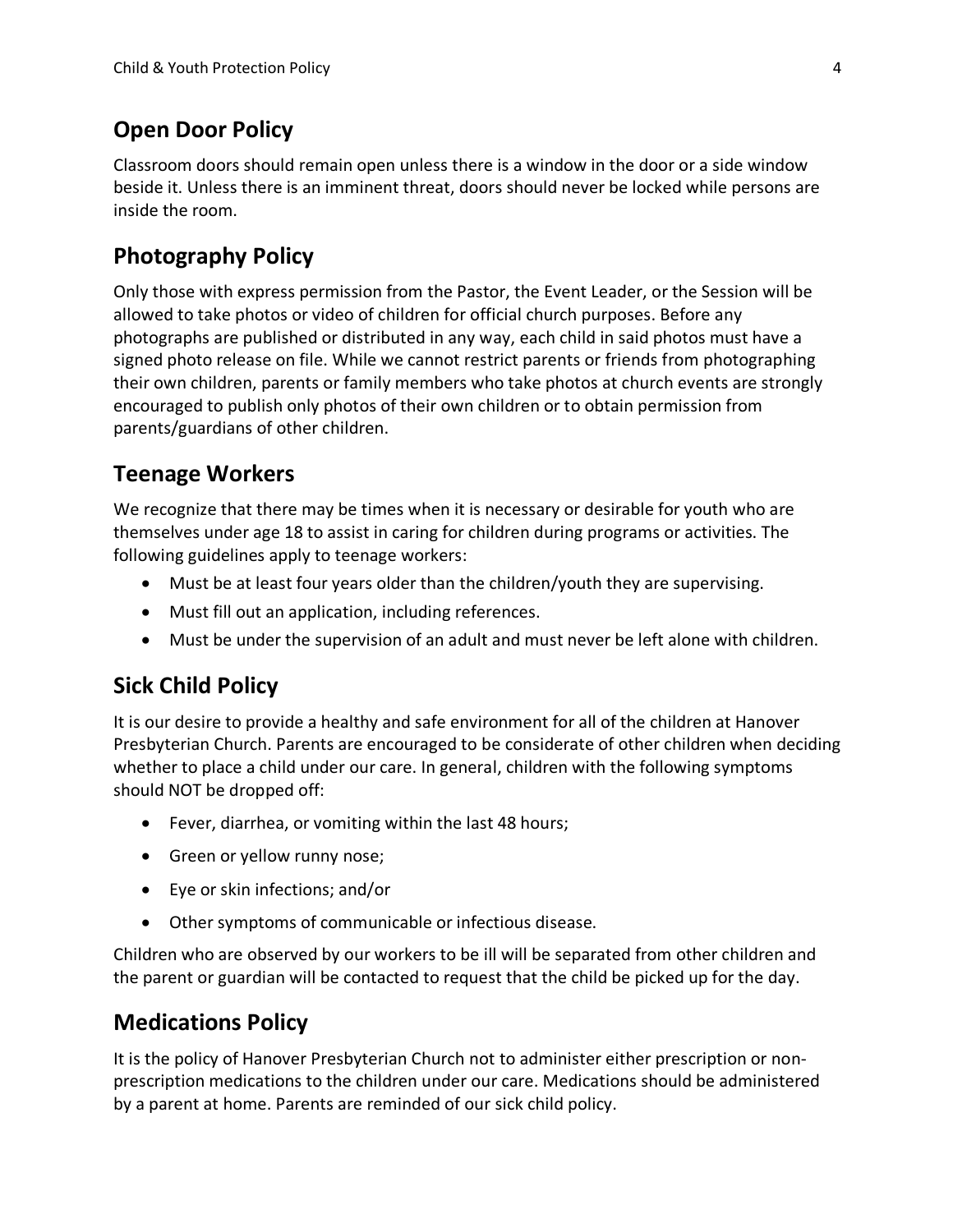Exceptions to the medications policy may be granted to parents of children with potentially lifethreatening conditions (such as asthma or severe allergic reactions). Parents of such children should address their situation with the teacher, event leader, and/or Pastor to develop a plan of action.

### **Discipline Policy**

It is the policy of Hanover Presbyterian Church not to administer corporal punishment, even if parents have suggested or given permission for it. There should be no spanking, grabbing, hitting, or other physical discipline of children. Workers should consult with the Pastor or event leader if assistance is needed with disciplinary issues.

### **Restroom Guidelines**

Children five years of age and younger should use a classroom bathroom if one is available. If a classroom bathroom is not available, workers should escort a group of children to the hallway bathroom. They should always go in a group, never taking a child to the bathroom alone. The workers should check the bathroom first to make sure that it is empty, and then allow the children inside. The workers should then remain outside the bathroom door and escort the children back to the classroom. If a child is taking longer than seems necessary, the worker should open the bathroom door and call the child's name. If a child requires assistance, the workers should prop open the bathroom door, and leave the stall door open as they assist the child.

When escorting children to the restroom, at least one male worker should take boys to the restroom and at least one female worker should take girls. The worker should check the bathroom first to make sure that the bathroom is empty, and then allow the children inside. The worker should then remain outside the bathroom door and escort the children back to the classroom.

For the protection of all, workers should *never* be alone with a child in a bathroom with the door closed and never be in a closed bathroom stall with a child. Parents are strongly encouraged to have their children visit the bathroom prior to each class.

Children 1<sup>st</sup> grade and up may use a hallway restroom without an adult escort.

## **Accidental Injuries to Children**

In the event that a child or youth is injured while under our care, the following steps should be followed:

1. For minor injuries, scrapes, and bruises, workers will provide First Aid (Band-Aids, etc.) as appropriate and will notify the child's parent or guardian of the injury at the time the child is picked up from our care.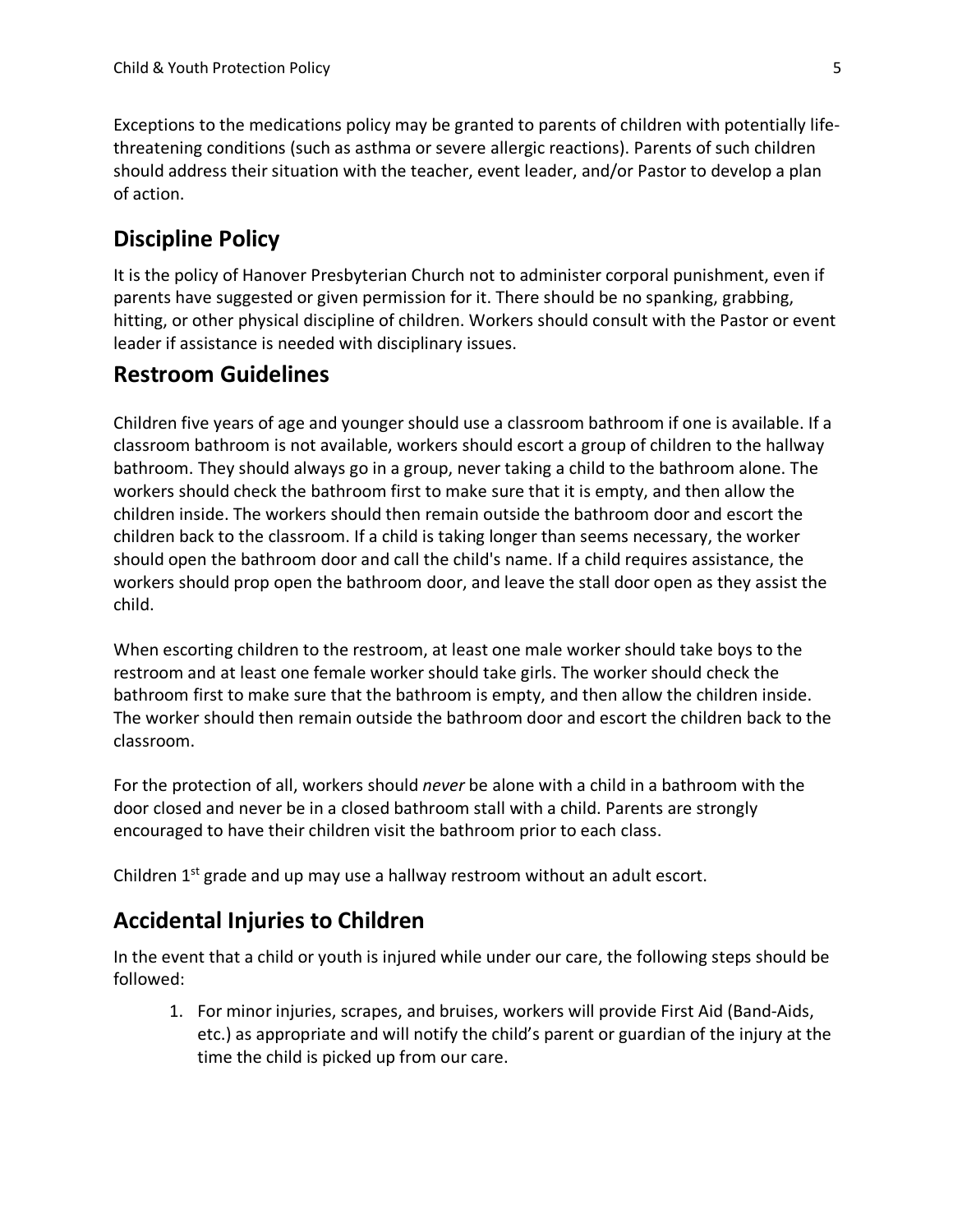- 2. For injuries requiring medical treatment beyond simple First Aid, the parent and/or guardian will immediately be summoned. If warranted by circumstances, an ambulance will be called.
- 3. Once the child has received appropriate medical attention, an incident report will be completed in the case of injuries requiring treatment by a medical professional.

### **Training**

**Hanover Presbyterian Church** will provide training on this child protection policy to all new childcare workers and will strive to provide opportunities for additional training classes or events on an annual basis. All workers are strongly encouraged to attend these training events.

#### **Responding to Allegations of Child Abuse**

For purposes of this policy, "child abuse" is any action (or lack of action) that endangers or harms a child's physical, psychological or emotional health and development. Child abuse occurs in different ways and includes the following:

- **Physical abuse** any physical injury to a child that is not accidental, such as beating, shaking, burns, and biting.
- **Emotional abuse** emotional injury when the child is not nurtured or provided with love and security, such as an environment of constant criticism, belittling and persistent teasing.
- **Sexual abuse** any sexual activity between a child and an adult or between a child and another child at least four years older than the victim, including activities such as fondling, exhibitionism, intercourse, incest, and pornography.
- **Neglect** depriving a child of his or her essential needs, such as adequate food, water, shelter, and medical care.

Childcare workers may have the opportunity to become aware of abuse or neglect of the children under our care. In the event that an individual involved in the care of children at this church becomes aware of suspected abuse or neglect of a child under his/her care, this should be reported immediately to the Pastor for further action, including reporting to authorities as may be mandated by state law. If there is no regular pastor currently employed, reports should be made to the Clerk of Session.

In the event that an incident of abuse or neglect is alleged to have occurred at this church or during our sponsored programs or activities, the following procedure shall be followed:

- 1. The parent or guardian of the child will be notified.
- 2. The worker or church member alleged to be the perpetrator of the abuse or misconduct will immediately be placed on leave pending an investigation and instructed to remain away from the premises during the investigation. He or she should be instructed to have no contact with the victim or with witnesses.